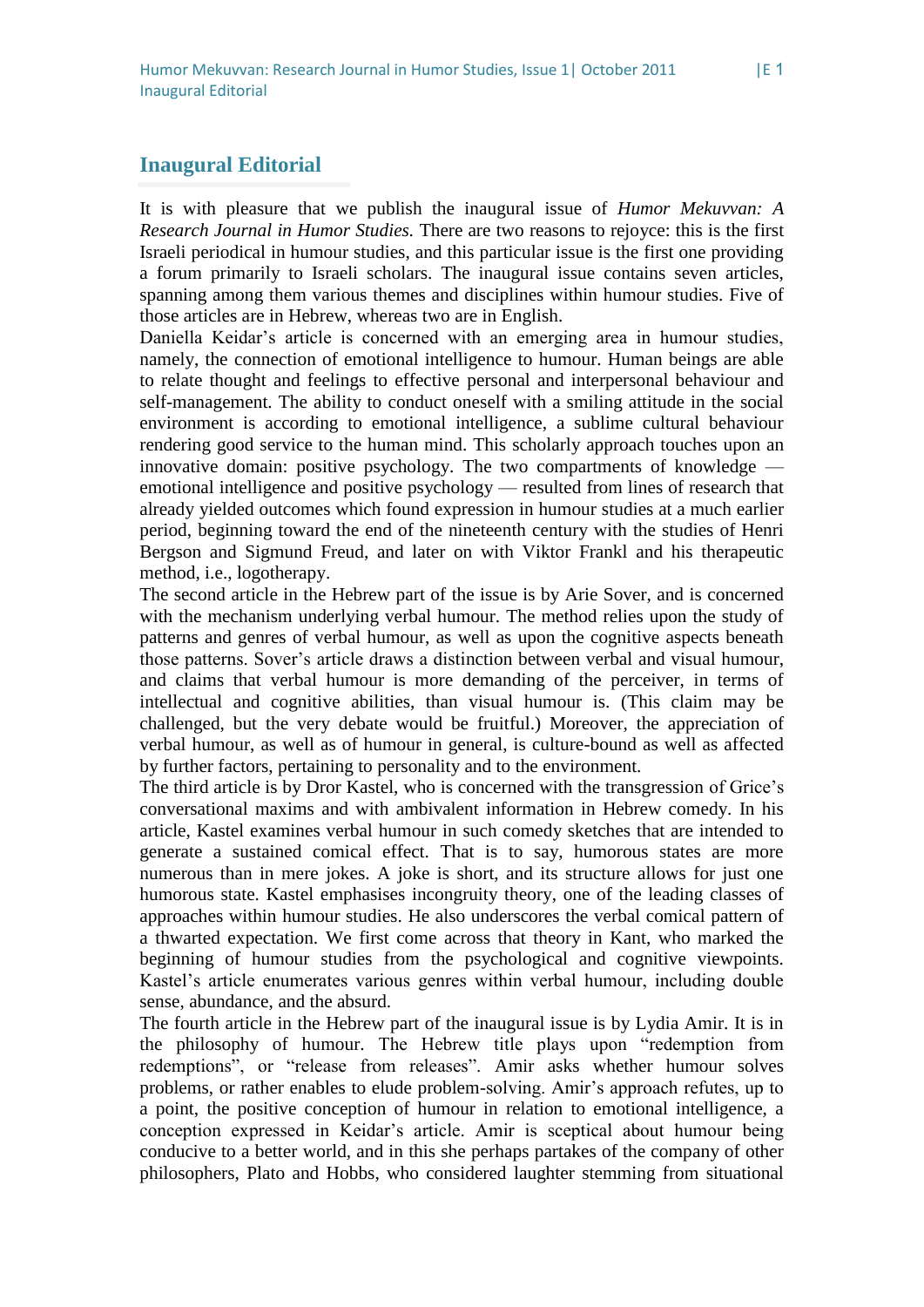humour to be nothing more than deriving pleasure from the plight of others. Or then perhaps Amir's stance may be somewhat likened to Baudelaire's dubbing a laughing response to human conditions, *the flowers of evil.* Both approaches, the one welldisposed towards humour-induced laughter, and the other approach, which considers it negatively, still have followers.

Lea Baratz's is the fifth paper in the Hebrew part of the issue. She discusses an anthology, *Bat Yayin (Daughter of the Wine),* by the poetess Bracha Serri. Baratz maintains that it is possible to read Serri's poems from that anthology in different manners: a gender-based reading, a subversive reading, an autobiographical one, or then a lyric one, as agreeing with the eye of the beholder. Serri's poetry moreover lends itself to be read in different ways: linguistic, psychological, and social. The focus of Baratz's article is on the linguistic aspect of the poems, while considering its components within psychological, personality, and social contexts. Baratz's analysis uncovers both overt and hidden compartments within Bracha Serri's poetry. Humour, according to Baratz, enables a suitable perspective for seeing what the universe undergoes under Serri's wand or under her witty tongue.

Let us turn to the English part of the inaugural issue. The first English paper is by Ephraim Nissan. It is a long paper in folklore studies. It analyses three humorous stories that were told in Baghdadi Judaeo-Arabic. These tales are considered within the communal cultural context, as well as within both international and Jewish folklore worldwide. A comparison is drawn with tales from the Israel Folklore Archives. The the first Baghdadi tale, a compulsive liar who asked to be healed is made to stir diluted yoghurt with dung, and when he complains about the smell, he is told that as he said the truth, he is healed. This is simply a local variant of a clearly identifiable international tale type. Not so the other two tales introduced in this article. The tale about the prankster rabbi Zambartut can only be placed among the many *Predigtschwänke* from around the world known to folklore studies, but his particular trick in this tale — causing the congregants to call out like ravens, when he deliberately misreads in public a word from the biblical prohibition of tattooing, thus prompting them to correct him — eludes classification. Clearly his victims are not morons. It is precisely the competence of the congregants that causes them to fall into his trap, and this is rather like tales about a trickster who win an astute opponent.

The third tale, about the dog Mithlu (Such a One), is even more elusive, when it comes to classifying it. The dog owner, who was bathing, runs into the street in order to recover her dog, does not notice she is holding an empty frame while trying to cover herself, and when asking the people in the street whether they saw Such a One, they equivocate. This tale does partake in a motif, but not in a tale type. There exist tales about a trickster who has himself called Such a One, or Nobody (like Ulysses when he outsmarts the blinded giant Polyphemus), and so forth. The name causes equivocation, when the victim of the prank then looks for the bearer of that name. In contrast, the dog Such a One just ran away, and is no trickster at all. His owner then suffers indignities caused by the dog's ambiguous name.

Thus, in a sense all three tales are stories about somebody duped, but only the first two have a prankster, as in the third tale the prankster from the international tale type that shares the motif is demoted into a dog (who may be at least as hare-brained as his owner). Clearly the most Judaised tale is the one about Rabbi Zambartut, whereas the story about the dog that ran away is totally un-Judaised, and was actually told in 1965 in Tel-Aviv.